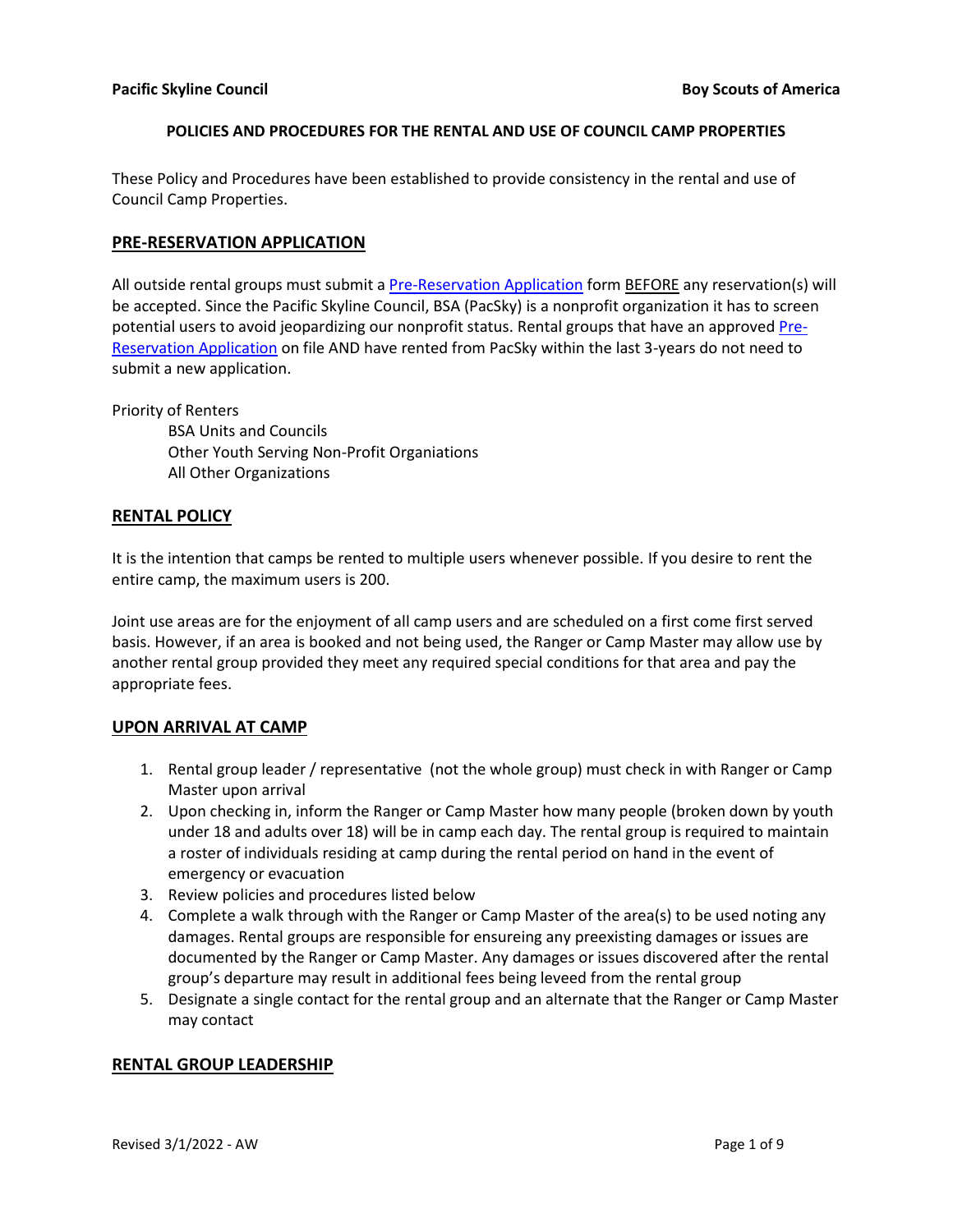- 1. Rental groups must have two (2) adults one of which must be 21 or older with the rental group while at camp at all times
- 2. Adult leaders must sleep in the rental group's rented camping area.
- 3. A single point of contact and an alternate must be designated to the Ranger or Camp Master at check in. The rental group shall use these persons to communicate with the Ranger or Camp Master
- 4. Youth groups shall have a ratio of 1 adult (21 or older) for every 10 youth or portion thereof with a minimum of 2 adults required
- 5. BSA units must follow BSA policy on leadership coverage

# **CARE OF CAMP PROPERTY, FACILITIES, AND STRUCTURES**

- 1. Must get permission from the Ranger before cutting or trimming live trees, shrubs and bushes
- 2. Fallen and dead branches on the ground may be collected for campfires
- 3. All equipment must be checked in and out with the Ranger or Camp Master
- 4. Water is in short supply. Please conserve. Report any leaks or breakages to the Ranger or Camp Master immediately
- 5. Smoking in designated area only and with a butt can of sand, water or dirt.
- 6. Users are expected to leave the campsites, areas, or facilities that they utilize in clean and working condition.
	- a. Picnic tables and other campsite furniture must be returned to its original location if moved by the group
	- b. Wilderness survival shelters (lean-tos, and etc.) or forts must be dismantled and scattered as part of campsite cleanup
- 7. Prior to checking out, each rental group is expected to clean the facilities used per the Ranger's or Camp Master's instructions. This includes disposing of garbage or recycling in the appropriate areas.
	- a. Users are responsible to take all garbage and recycling from areas utilized to garbage/recycling disposal area as instructed by the Ranger or Camp Master.
	- b. Separate recyclables from trash. Put into designated containers.
	- **c. Any non-standard recycling or garbage must be removed from camp by the user. This includes spent fuel canisters, broken camping equipment (including chairs, coolers, and etc.), and other irregular plastics, metals, wood, or concrete.**
- **8.** Any rental group that does not leave the facilities in clean and working condition may be charged a minimum of a \$100 cleaning fee per facility.

# **DAMAGE TO CAMP FACILITIES, EQUIPMENT, STRUCTURES**

Campers and users are responsible for any damage to facilities, structures or equipment and will be billed for that damage. Please notify the Ranger or Camp Master if any damage is found upon arrival. Failure to report will result in camper / user accepting responsibility for any and all damages. The rental group's security deposit (see Page 6) will be retained by PacSky to pay for any damages including leaving an area excessively dirty.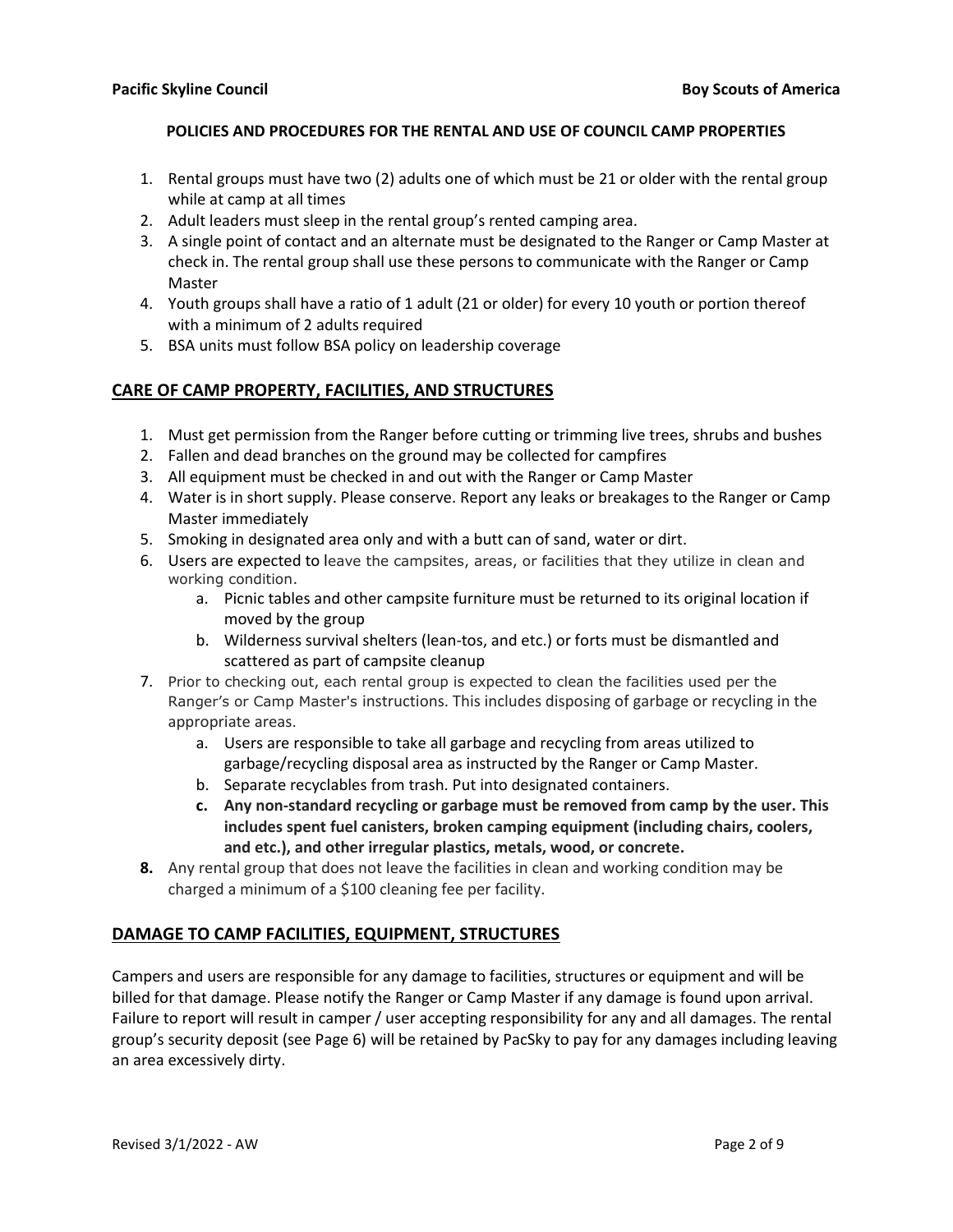#### **HEALTH AND SAFETY**

- 1. Rental group must provide first aid and medical supplies for their group
	- a. It is recommended each participant have a current medical release form on file and onsite with the rental group leader. This is required for BSA groups. The Pacific Skyline Council is not responsible for the medical needs or treatment of rental groups or their attendees
	- b. It is recommended that rental groups larger than 100 persons have a designated medical person ie: current First Aid and CPR certification or higher.
	- c. Renters that have used medical sharps while in camp are required to remove the sharps from the property and dispose of them as they normally would at home. Each camp has single use sharps disposal containers available. Please see the Ranger or Camp Master if you require a container.
- 2. All rental group vehicles must be parked in designated areas. No parking in fire lanes. Vehicles parked improperly may be towed at owner's expense. Vehicles shall be backed into parking spaces.
- 3. Rental group leaders are responsible for fire control, knives, axes, sticks, rocks, horseplay, etc.
- 4. NO PETS Except service animals for the disabled.
- 5. NO ALCOHOL OR ILLEGAL DRUGS PERMITTED ON CAMP PROPERTY.
- 6. To make arrangements for use of special program areas such as shooting sports ranges and pools contact the council office.
- 7. NO PERSONAL FIREARMS OR ARCHERY EQUIPMENT ALLOWED ON CAMP PROPERTY UNLESS PRIOR WRITTEN APPROVAL HAS BEEN OBTAINED BY THE COUNCIL DIRECTOR OF OUTDOOR PROGRAMS. COORDINATE WITH THE RANGER TO PROPERLY SECURE EQUIPMENT AT RANGE.
- 8. Amplified music or noise shall not happen between the hours of 9:00 pm and 8:00 am.
- 9. Rental groups are responsible for the safety and security of their campers while on camp properties. If problem(s) arise and are not taken care of by the rental group, the Ranger or Camp Master at his/her discretion may call in local law enforcement to remedy the situation.
- 10. In case of minor fire, medical issues, lost persons, or other emergencies, contact the Camp Ranger or Camp Master as soon as possible.

# **COMMUNICATIONS, ELECTRONIC EQUIPMENT**

The Pacific Skyline Council, BSA will not assume any liability for lost or stolen cell phones, video games, and etc. brought to camp.

At Boulder Creek Scout Reservation cell phone reception is available in most of main camp.

At Cutter Scout Reservation there is only a landline phone at the Ranger's Office and the Troop Service Building. These are only available for emergency use by rental groups. Cell phone service is not available anywhere in camp. We recommend leaving cell phones at home or locked up in vehicles.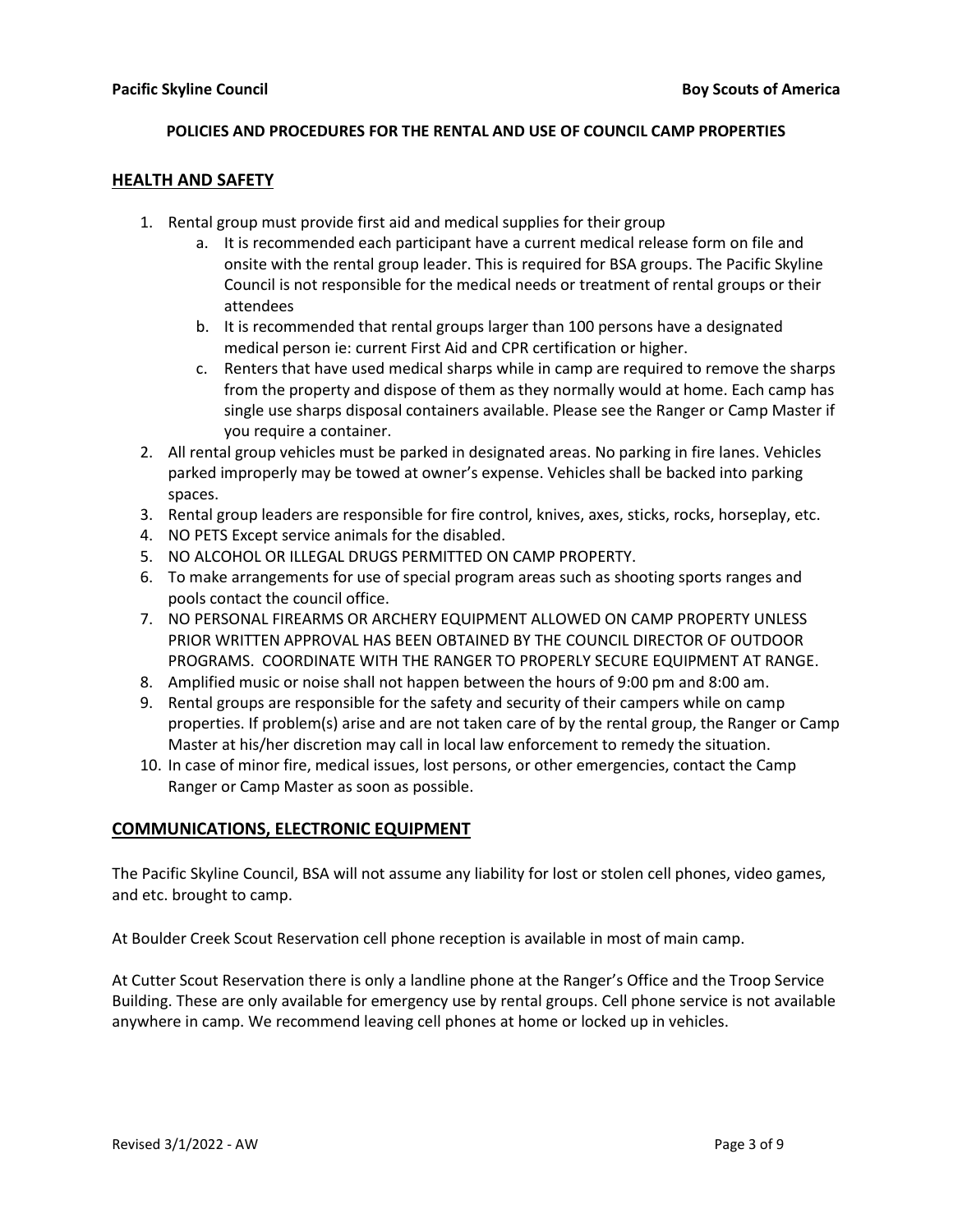#### **CAMPFIRE & FUEL BURNING EQUIPMENT USE POLICY**

Upon arriving at camp the rental group leader (over 21) must see the Ranger or Camp Master and receive information on campfire use. The rental group's leader will be asked to sign that they have received this document and understand the rules as they apply to campfires.

- o Camp fires are allowed only in designated campfire rings.
- o Camp fires shall not exceed 2' above the campfire ring
- o No firewood shall extend beyond the boundaries of the campfire ring
- o NO CAMPFIRE shall be left unattended at any time
- $\circ$  ALL FIRES shall be extinguished and cold to the touch prior to sleeping or departing from a site
- $\circ$  Failure to follow these rules can lead up to termination of all camping rights and the rental group may be requested to leave camp immediately and will forfeit all fees paid.
- o Camp Stoves, Lanterns, or similar devices shall not be left unattended while burning.
- $\circ$  The Pacific Skyline Council, BSA reserves the right to ban any and all sources of flames at any time based on current conditions.

#### **SPECIAL ACTIVITY AREAS**

Special Activities areas include Lakes, Pools, Archery Ranges, BB Gun/Rifle Ranges, Shotgun Ranges, and Kitchen Facilities.

These areas must have certified specialists who can run the specific area. Rental groups may provide their own specialists – subject to council approval – or the council may provide specialists, for additional fees and subject to availability.

Special Activity Area Personnel MUST check-in with the Ranger or Camp Master upon arriving at camp.

CURRENT proof of certification (ie Pocket Cards, Certificates) must be presented to the Ranger or Camp Master in order for a Special Activity Area to be used. NO CERTIFICATION = NO USE OF SPECIAL ACTIVITY AREA. NO EXCEPTIONS.

- Pool and Lake Area BSA Lifeguard, BSA Aquatics Director, or Red Cross Lifeguard (or equivalent). The rental group must follow supervision ratios as specified in the Guide to Safe [Scouting.](https://www.scouting.org/health-and-safety/gss/toc/)
- Archery Range BSA Archery Range Master, USA Archery Level I Instructor, NAA Archery Basic Instructor, BSA Shooting Sports Director, or equivalent approved by the Council Shooting Sports Committee. The rental group must follow supervision ratios as specified in the [BSA Shooting](https://www.scouting.org/wp-content/uploads/2022/02/Shooting-SportsManual_02.11.22.pdf)  [Sports Manual.](https://www.scouting.org/wp-content/uploads/2022/02/Shooting-SportsManual_02.11.22.pdf)
- Rifle and Shotgun Ranges NRA Range Safety Officer to run the range AND an NRA Instructor certified for the specific firearm(s) being used. The council does not provide targets, firearms, or ammunition. These must be supplied by the range users and comply with the regulations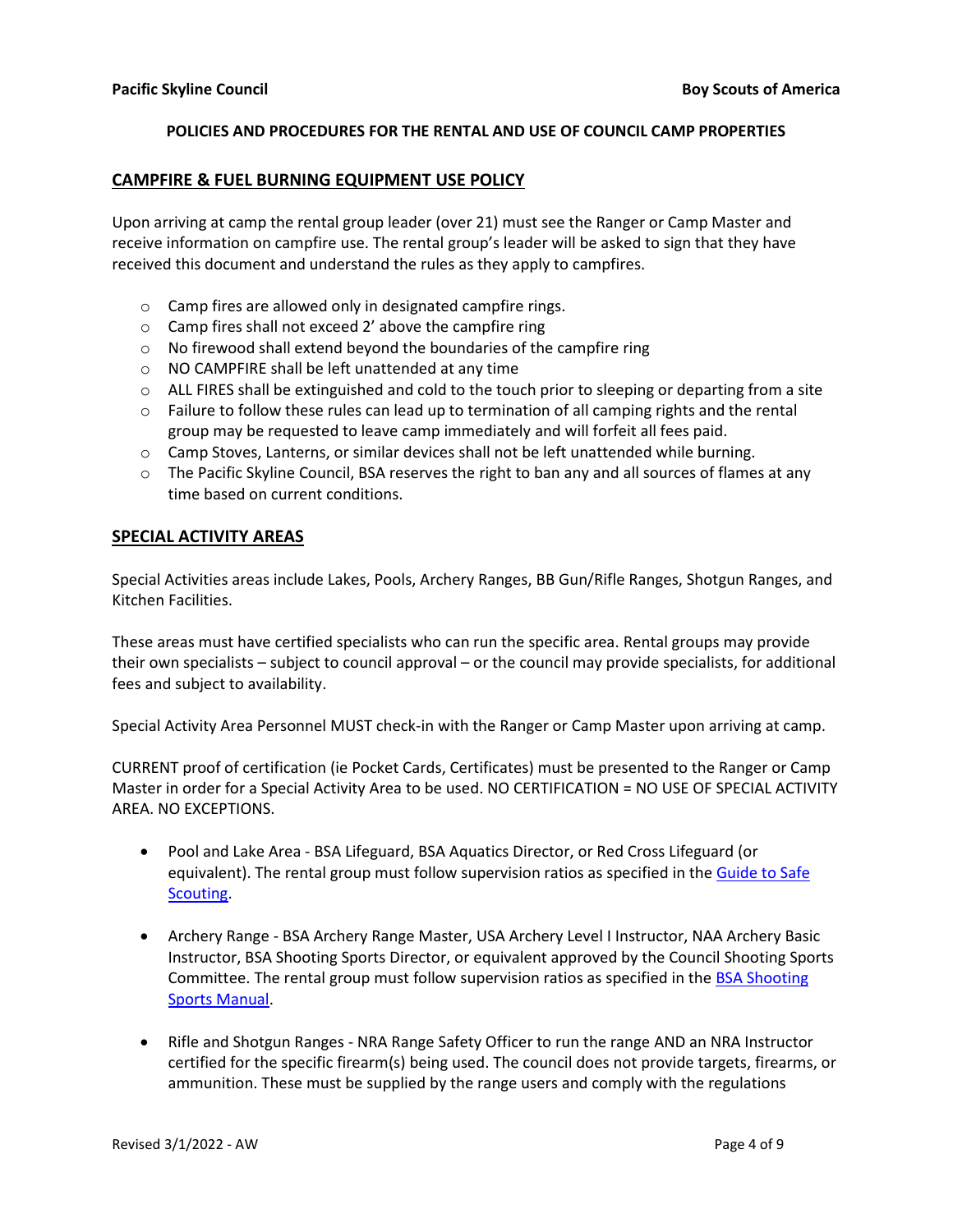specified in the **BSA Shooting Sports Manual**. Firearms must also be approved in writing by the council's Director of Outdoor Programs prior to the rental group's arrival at camp.

• Kitchen Facilities – It is required that those rental groups utilizing the kitchen facilities for group cooking have at least one person in the kitchen who is "Serve Safe" certified or equivalent. This is to protect the rental group from food borne illnesses due to improper food handling, preparation or serving.

# **SERVICE PROJECTS**

Camp properties require a large amount of time and care to maintain the properties. Rangers can only do so much. As stewards of camp properties, it is our duty to help maintain the properties so their splendor can be enjoyed for many years. Your help would be greatly appreciated by the council and by future users of camp. If your group feels a desire to help, contact the Ranger who has a list of service projects or your group can recommend your own. Some materials are available along with tools that can be checked out. One hour by each person in your group can add up too many hours of service.

# **CHECK OUT PROCEDURE**

- 1. Rental group Leaders accompanied by the Ranger or Camp Master should inspect camp site area and any other area or facilities used by the rental group before the unit leaves camp.
- 2. If leaders fail to have inspections made, the rental group will be held responsible for all damage or loss based on the Ranger's or Camp Master's inspection
- 3. Lost and found items should be taken to the Ranger

# **PAYMENT INFORMATION**

**Groups that are renting only portions of a camp** must pay all fees, based on the fee schedule, at time of reservation. Per person fees will be based on the estimate provided by the rental group but a minimum of fees equal to 50% capacity of all facilities rented on a per person basis is required. The Pacific Skyline Council reserves the right to change the fee schedule at any time and enforce the new schedule.

**Groups that are renting an entire camp** must pay a 50% deposit at the time of reservation. This fee will be used to reserve the camp.

- 90 days prior to arriving at camp an additional 25% deposit shall be paid.
- 30 days prior to arriving at camp ALL remaining reservation fees shall be paid to the council office plus \$200 as a cleaning/security deposit.
- For reservations made less than 30 days before arrival, the rental group must pay all reservation fees and the cleaning/security deposit in full to the council office before arriving at camp.

If payments are not received by the deadlines, PacSky reserves the right to cancel the reservation without notice and the rental group agrees that no refund of fees already paid shall be issued. All payments are non-refundable after payment is received but are part of the total fee, unless otherwise noted.

Revised 3/1/2022 - AW **Page 5 of 9**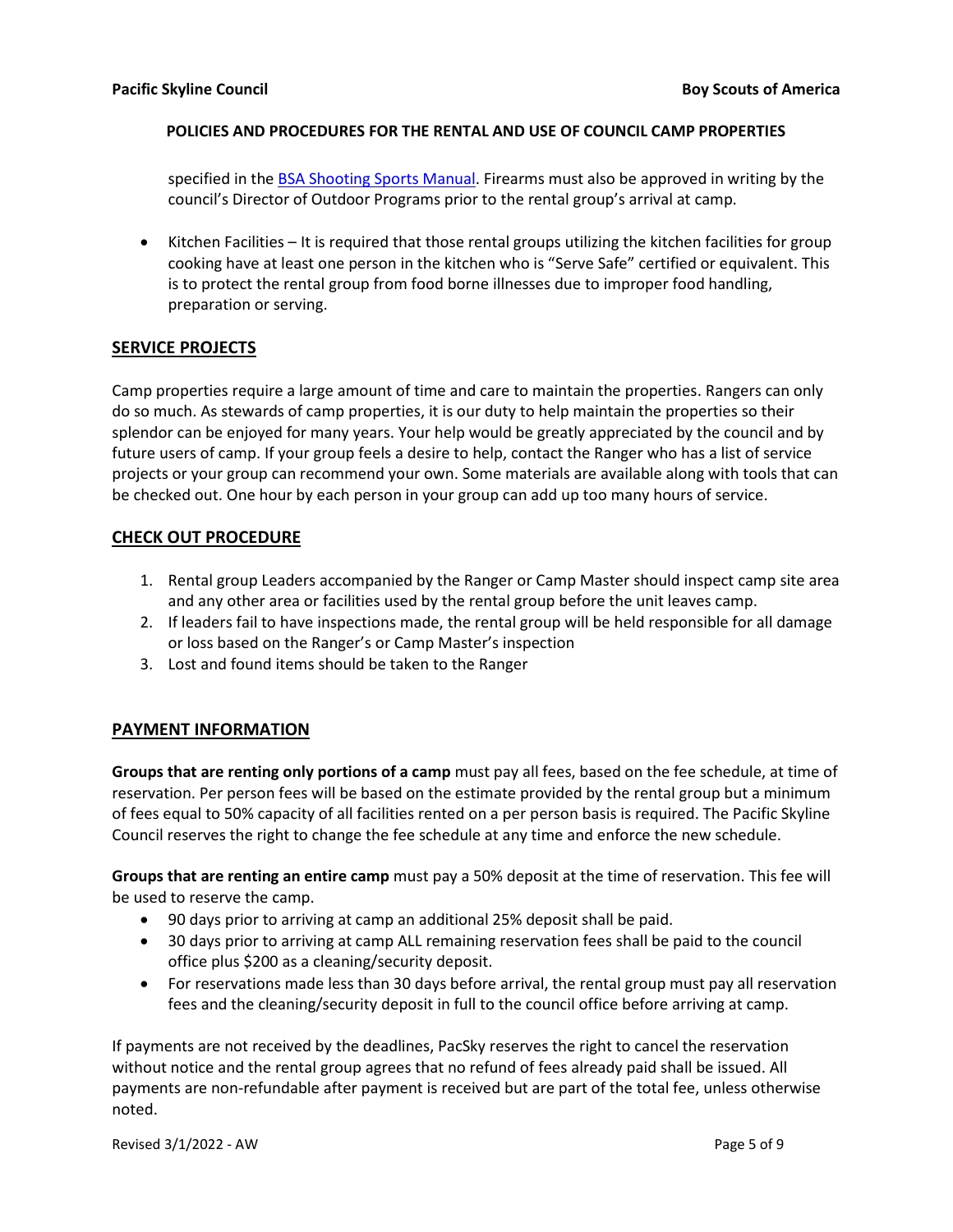If a rental group has more people than anticipated/estimated and/or stay longer than the reservation the rental group will be responsible to clear all additional costs prior to leaving camp. Failure to pay additional fees while at camp may result in a \$150.00 billing fee in addition to the costs of the additional persons or days.

Rental periods begin and end at specific times. Early arrivals will not be tolerated and are grounds for dismissal of the entire rental group and forfeiture of all fees. Furthermore, failure to depart the property by the agreed upon time may result in additional charges for a full day, to be calculated pro rata to the total fees due.

| <b>STANDARD CHECK-IN/OUT TIMES</b> |                      |                       |
|------------------------------------|----------------------|-----------------------|
| <b>Reservation Type</b>            | <b>Check-In Time</b> | <b>Check-Out Time</b> |
| Overnight                          | 4:00pm               | $1:00$ pm             |
| Day Use                            | 8:00am               | 10:00pm               |

Additionaly, PacSky does not accommodate early arrival or late departure of equipment owned by renters. Equipment brought to the property by the rental group prior to the beginning of the rental period, without prior written authorization by PacSky management, may result in the cancellation of the reservation by PacSky. In that event, the renter agrees that all fees paid are forfeit. Equipment left by the renter on the property after the end of the rental period without prior written authorization by PacSky management, may result in the security deposit being retained by PacSky and/or additional fees leveed. Any equipment owned by the renter that is left on the property more than 48 hours beyond the end of the rental period will be considered abandoned by renter and become the property of PacSky.

PacSky will accommodate one pre-use visit of the property for the purposes of tours and planning of renter's program. This visit must be scheduled with the PacSky main office, and the dates approved by PacSky management. Additional visits may be scheduled with an additional facility use agreement. Any such additional visits will be charged at the standard per person per day rate plus any additional fees for use of specific buildings and/or sites.

# **SECURITY DEPOSIT**

A security deposit is required for all non-BSA groups renting camp. A deposit of \$200 is required.

Refund of a security deposit on file with the council office will be made within 30-days of leaving camp subject to the rental group receiving no additional charges. In the event damage or cleaning fees are leveed, a listing of damages and their associated costs will be made available to the renter upon request. Any costs will be deducted from the deposit on file. If damages exceed the deposit on file the renter will be billed for the difference. The renting organization will not be allowed to reserve a new date until these charges are cleared.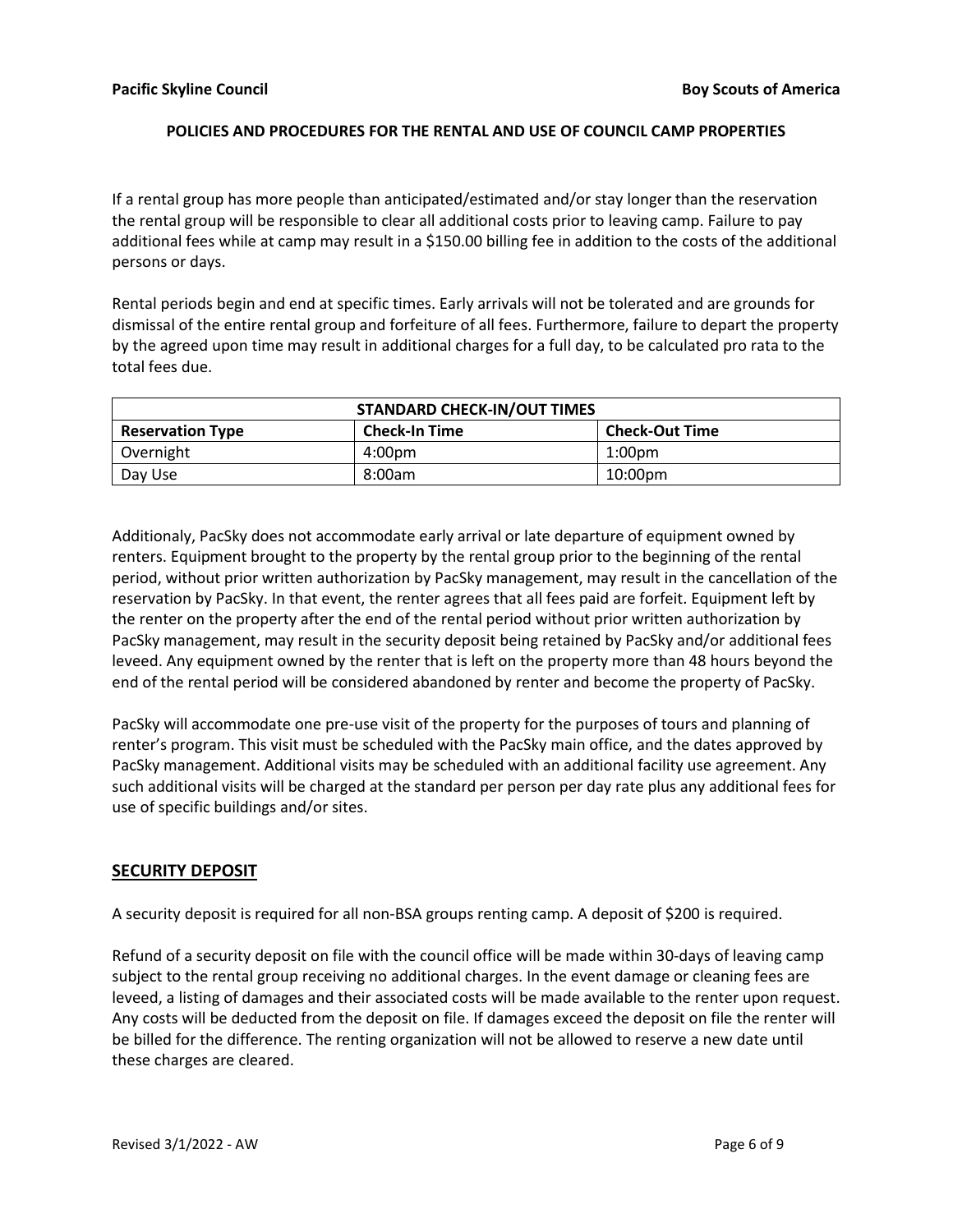# **CANCELLATION AND REFUND POLICY**

#### [Read the Pacific Skyline Council's full payment and refund policy here.](https://pacsky.org/payment-refund-policies/)

When PacSky takes a reservation the council is excluding others from using the facilities reserved.

#### **Statement**

The Pacific Skyline Council provides programs and other camping experiences to members of the BSA. These opportunities require the council to make financial commitments to vendors, employees, and others to ensure a rewarding and convenient experience. Additionally, reservations made for facilities or registrations made for activities/events removes availability from other users/customers.

#### **Payment Requirements**

To ensure the Council can provide the best service to its members, participant and rental fees are required to be paid in advance of the activity or rental.

Campsite rentals require a minimum payment of half of the total possible rental fees for the site for the rental period to reserve the site. All other facility rental fees require full payment to reserve the site.

#### **Refund Policy**

All payments are final. Refunds may be requested no less than 30 days prior to a rental reservation.

#### **Facility Rental Cancellations**

Facility rental fees are final. Renters that cancel their reservations 30 days or more prior to the arrival date may receive a refund of the total rental fee less a 15% administrative service charge OR may transfer 100% of their rental fees to a different rental in the same calendar year.

No refunds or transfers will be given for cancellations, refund requests, or transfer requests made less than 30 days prior to the arrival date. Any/all refund requests must be made prior to 30 days in advance of the rental date.

#### **Cancellation by the Council**

If the Pacific Skyline Council cancels a rental reservation prior to the rental period, a full 100% refund will be issued (including any deposit money). No refund will be given for unpaid rental fees.

Pacific Skyline Council reserves the right to cancel any reservation at any time including during the rental period.

Facility rental reservations canceled during a rental period due to issues under the control of the renter will result in forfeiture of all fees and may incur additional fees being leveed.

**NOTE: It is the responsibility of the renter to assess weather conditions and make appropriate decisions. Renters cancelling due to weather will not receive a refund. All refunds are subject to a 15% cancellation fee. No refund will be given to cancellations received less than 30 days prior to the start of a rental reservation.**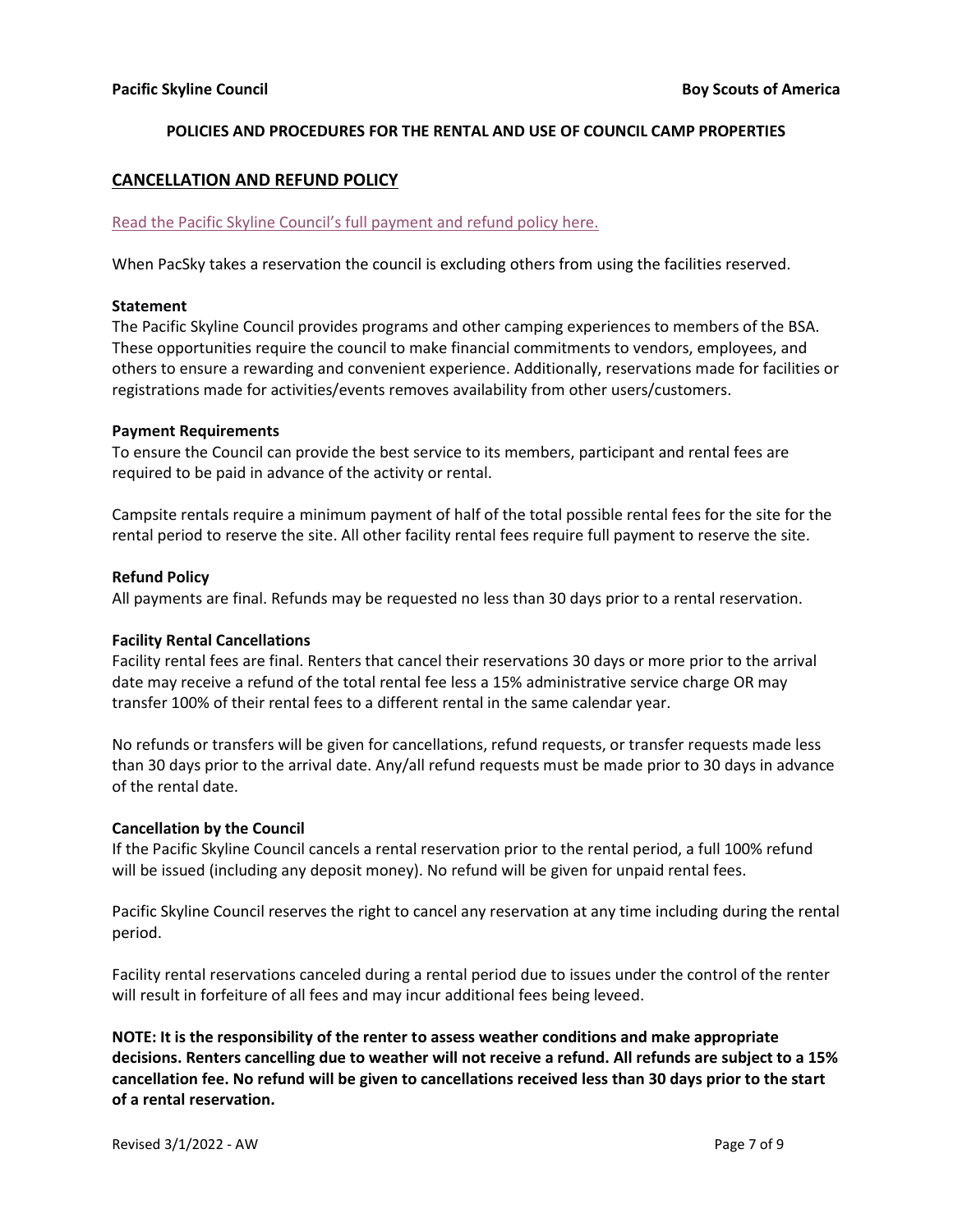#### **CLOSURE OF FACILITIES**

The Pacific Skyline Council reserves the right to close any and all facilities at any time for any reason. In the event a facility is closed by the council for reasons beyond a renter's control, the council will refund 100% of the rental fees for closed facilities EXCEPT THAT renters that have rented a full camp property will not receive a refund for individual facilities on that property being closed. Renters that have rented a full camp property have already been provided a special package rate for the property per the fee schedule and therefore will not be refunded for individual facility closures. E.g., a pool closure will not result in a refund for renters renting a full camp property.

# **CHARGES BY OUTSIDE AGENCIES**

Any costs associated with services provided by outside agencies, e.g., sheriff, fire, medical, ambulance, life flight, food service providers, vendors, towing, or similar agencies / services are the responsibility of the rental group**.** Pacific Skyline Council assumes no responsibility for these charges.

# **INSURANCE REQUIREMENTS**

All non-BSA renters are responsible to provide a Certificate of Insurance with a minimum of \$2,000,000 CSL (combined single limit) with Pacific Skyline Council, BSA and the Boy Scouts of America, named as additional insured, thirty (30) days written notice of cancellation, and the period of time involved.

# **DISABLED ACCESSIBILITY**

While every effort is made to make the camp properties and facilities accessible, not all campsites, facilities or activity areas may be accessible. Every effort will be made to make the camp experience enjoyable. Renters with disabled persons are encouraged to visit the camp properties before making reservations to ensure their group can function at camp.